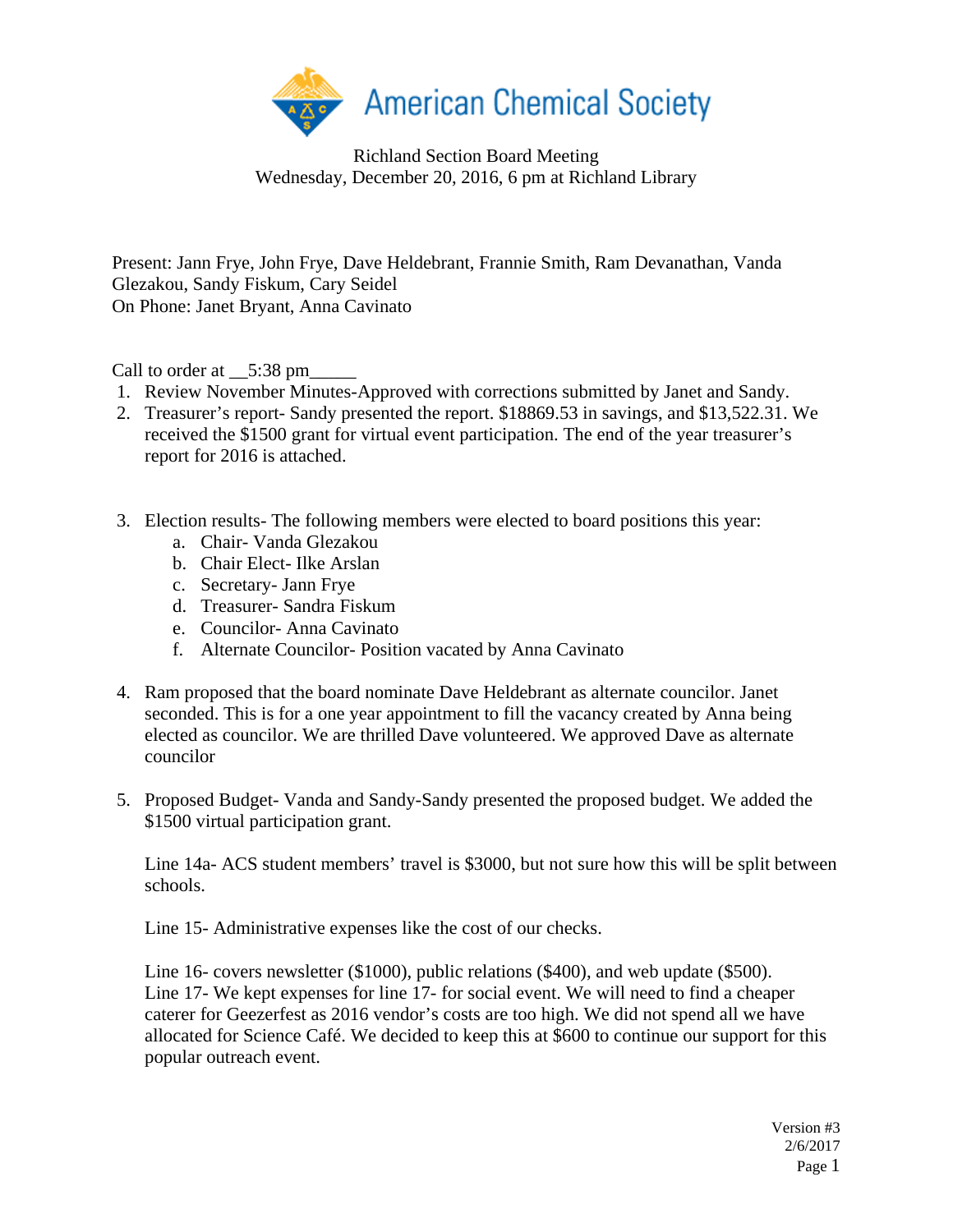

Richland Section Board Meeting

Wednesday, December 20, 2016, 6 pm at Richland Library

Line 19- Anna wondered if the subsidy she had been getting from the analytical division would continue to cover her expenses. Janet said she would have to check with the division, as they may prefer the councilor subsidy cover her expenses. We decided to leave the travel subsidy as it is. Vanda plans to bring a speaker Vanda Andreoni in around March, and we discussed that we might be able to arrange a science café around this.

Line 18 is meals, but we do not budget any funds for that. Janet thinks we should have \$100 in meals, and the board agreed.

Line 20- We decided to bump up the Leadership conference to \$2500, so both Anna and Ilke can go.

Line 21a- \$150, we decided that this looks good.

Line 21b- We zeroed this out- we spent this grant already.

Line 21c- NCW \$750- Some of these costs could also come out of Diversity committee line.

We decided to leave this as is.

Line 21d- Olympiad- leave as is

Line 21e- \$450- Science fair

Line 21f-Girls in science- \$500

Line 21g- Zeroed out; the special symposium was held.

Line 21h- Diversity affairs- we used some of this for NCW

Line21i- Boy Scouts Nuclear science merit badge increased from last year-\$75

Line 21j- Earth day-\$250

Line 21 k- Project SEED- \$800

Line 21 l- Other expenses- \$50

Line 21 m- Career Fair- Janet said we could charge some of Bill Carroll's expenses to this as it was career fair related, as long as Dave writes up a report on our grant.

We have a predicted deficit of \$8841, though probably it won't turn out this way.

Ram proposed we approve the budget as amended, Janet seconded. We accepted the amended budget. This will be sent out to the membership to vote on at a public meeting. The proposed budget is attached after the final treasurer's report for 2016.

6. NORM- Our Local Organizing Committee (LOC) set up a calendar for what we need to do. We still need a fund-raising chair. We also need to reach out to our contacts to sponsor events or program tracks. We have \$2150 in the NORM 2018 account. We already have people lined up to organize many of the technical symposia. Events for the meeting are in preliminary consideration: We may have a plenary speaker on wine chemistry, tour the wine center and have other socials, including the requisite Board of Directors mixer, a Senior Chemists Mixer of some sort, and the requisite Women Chemists luncheon.. Dave, Vanda, Anna and Janet will go to NORM 2017 to advertise the meeting and represent the section. It is customary to have a booth for the next annual NORM as part of the current NORM vendor expo, and we have made arrangements for this. NORM 2018 has been approved as a DOE-managed conference. About 200 PNNL people are currently members of the Richland Section and could be expected to attend, as it is being held primarily on the PNNL campus.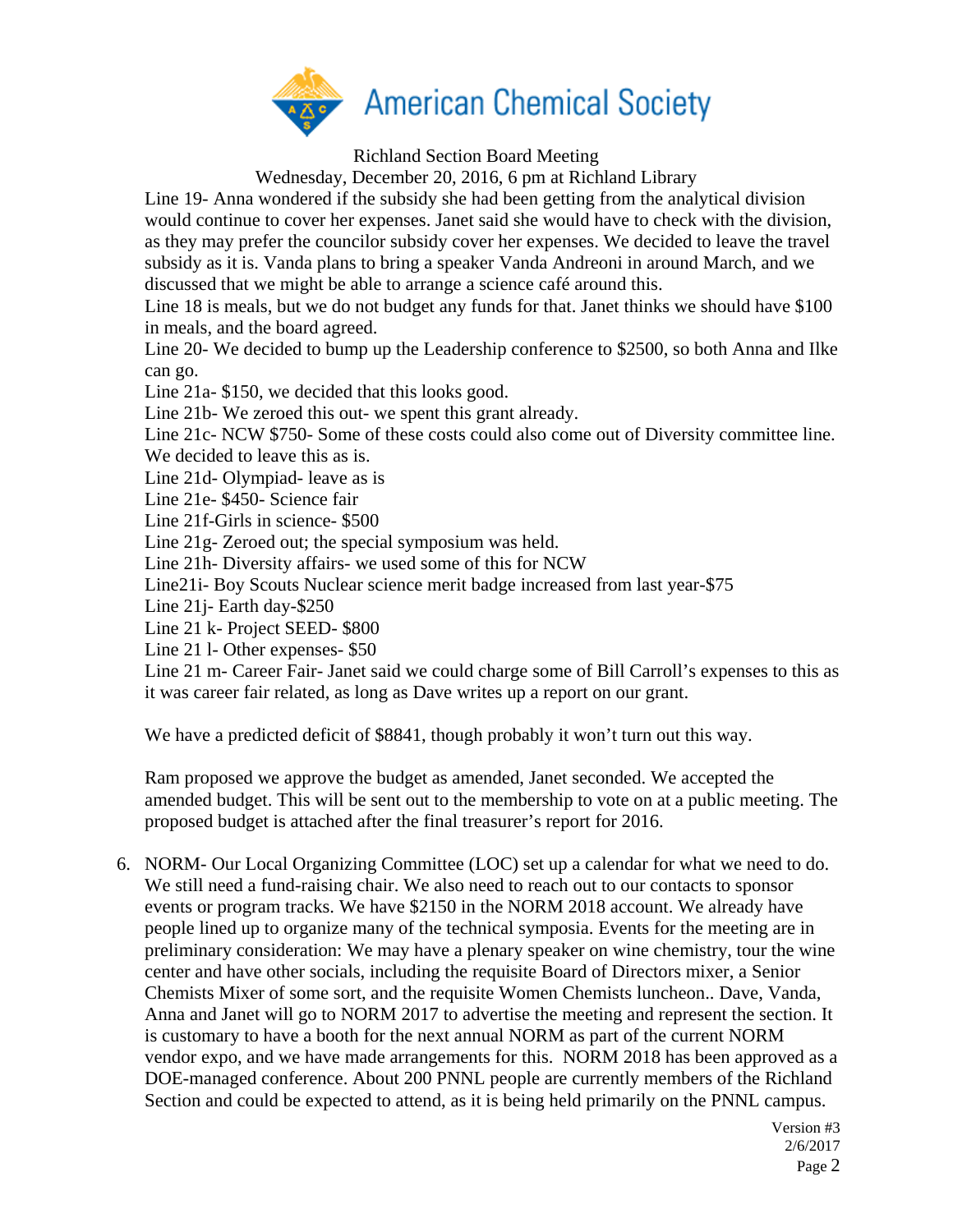

Richland Section Board Meeting

Wednesday, December 20, 2016, 6 pm at Richland Library The basic bones of the NORM 2018 web site are under development. As we are actively

supporting NORM 2017, many of the templates, outreach examples, and schedule will come in handy to help us streamline the learning curve for NORM 2018 activities.

- 7. Janet proposed a resolution of congratulations and thanks to the 2016 Executive Committee and Officers, especially Ram Devanathan our 2016 chair, and our retiring councilor Richard Hermens. The Executive Committee passed the resolution unanimously.
- 8. When discussing where the Executive Committee can meet, Vanda also said Barnard Griffin would let us use their meeting room on Tuesday's for free, so perhaps we can do that sometimes.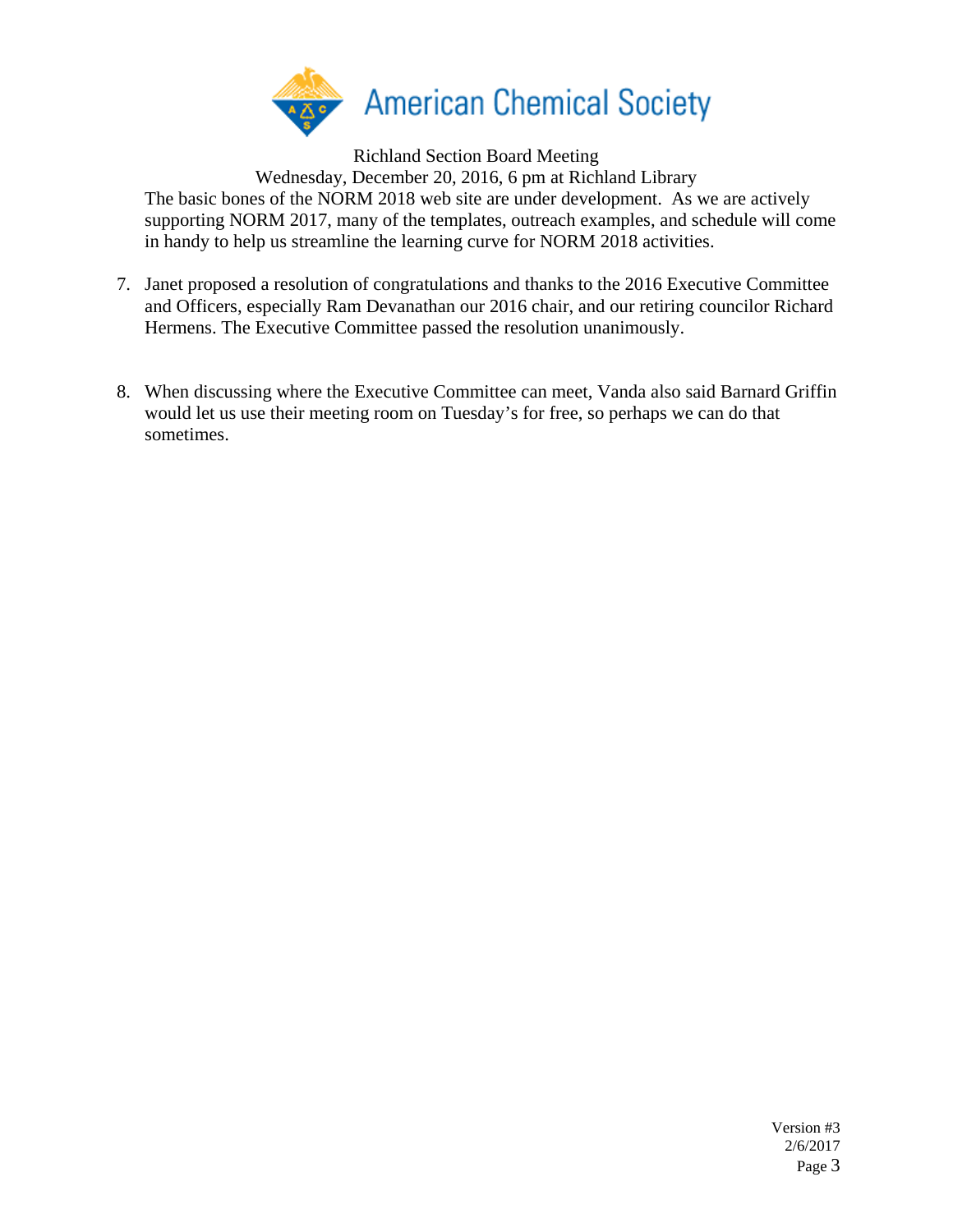

## Richland Section Board Meeting Wednesday, December 20, 2016, 6 pm at Richland Library **ACS Richland Section Treasurer's Report**

December 20, 2016

| <b>Activities</b><br>Sandy met with Janet Bryant and Vanda Glezouku to discuss 2017 budget. |                            |                                                              |                             |                                     |  |  |  |
|---------------------------------------------------------------------------------------------|----------------------------|--------------------------------------------------------------|-----------------------------|-------------------------------------|--|--|--|
| <b>Starting Balance</b><br>Savings<br>Checking                                              | \$18,869.53<br>\$12,031.71 |                                                              |                             |                                     |  |  |  |
| <b>Receipts</b>                                                                             |                            |                                                              |                             |                                     |  |  |  |
|                                                                                             |                            | <b>Budget</b>                                                |                             |                                     |  |  |  |
| From<br><b>ACS Virtual Event Participation Grant</b>                                        | Amount<br>\$1,500.00       | Category<br>5                                                | Date<br>11/23/2016 Checking | Directed to:                        |  |  |  |
|                                                                                             |                            |                                                              |                             |                                     |  |  |  |
| Total receipts this period                                                                  | \$1,500.00                 |                                                              |                             |                                     |  |  |  |
| <b>Expenses</b><br>To (date billed)                                                         | Amount                     | $\mathbf{B} \mathbf{u} \mathbf{d} \mathbf{g}$ et<br>Category | Date Paid                   | Description; check number           |  |  |  |
| USPS (via Yokes)                                                                            | \$9.40                     | 15                                                           |                             | 12/17/2016 20 postage stamps; debit |  |  |  |
|                                                                                             |                            |                                                              |                             |                                     |  |  |  |
| Total spent this period                                                                     | \$9.40                     |                                                              |                             |                                     |  |  |  |
| <b>Ending Balance</b>                                                                       |                            |                                                              |                             |                                     |  |  |  |
| Savings                                                                                     | \$18,869.53                |                                                              |                             |                                     |  |  |  |
| Checking                                                                                    | \$13,522.31                |                                                              |                             |                                     |  |  |  |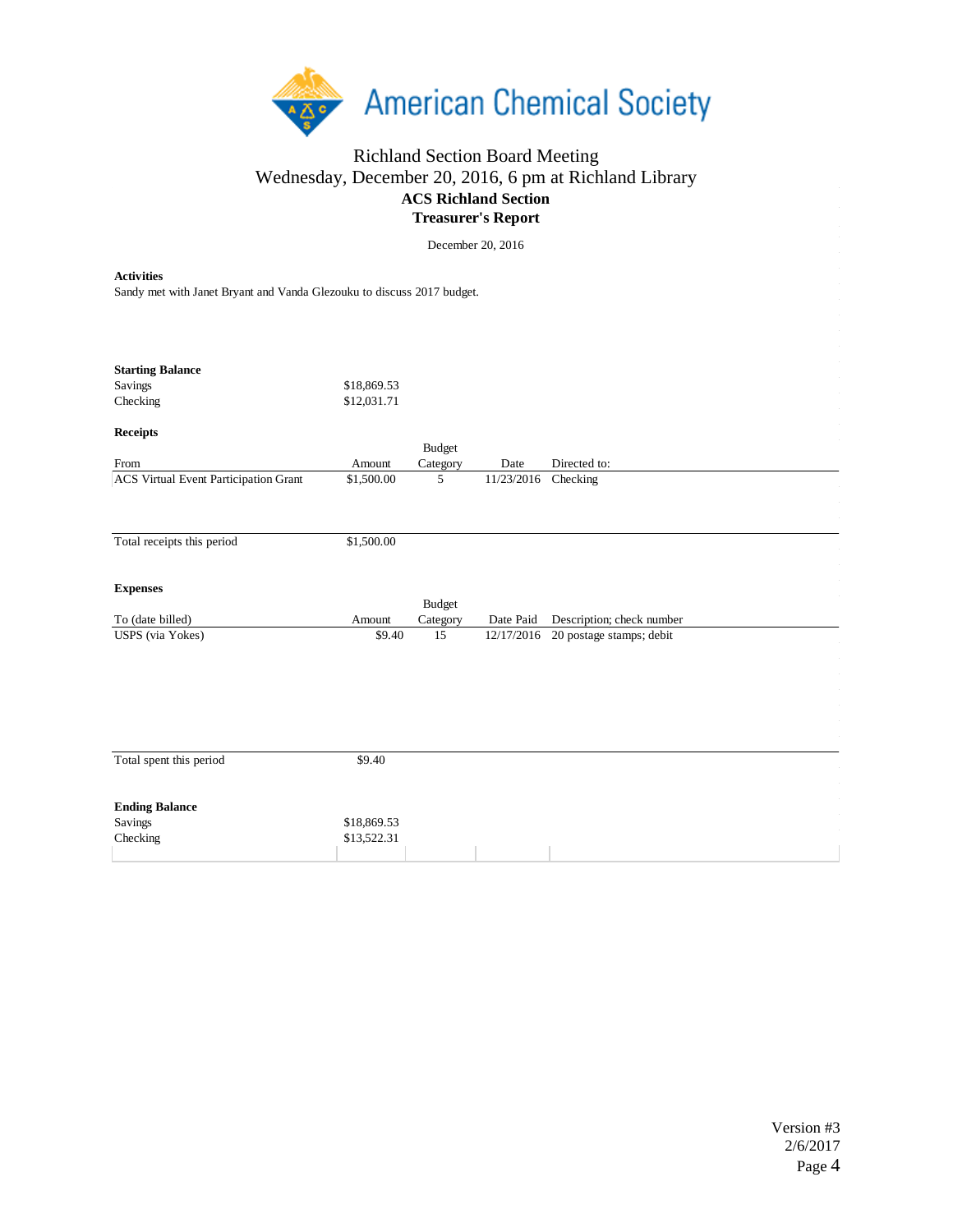

Richland Section Board Meeting

Wednesday, December 20, 2016, 6 pm at Richland Library

## **Proposed Budget for 2017**

|                                                                | <b>2016 Final</b> | 2017<br><b>Proposed</b> |
|----------------------------------------------------------------|-------------------|-------------------------|
| <b>REVENUES</b>                                                |                   |                         |
| (1) Annual ACS Allotment (plus dues)                           | \$8,177.98        | \$8,069                 |
| (2) New member commissions                                     | \$0               | \$0                     |
| (3) Donations, contributions                                   | \$500             | \$0                     |
| 3a) Bequests and/or trusts                                     | \$0               | \$0                     |
| (4) Rebate from ACS for Councilor travel expenses              | \$2,738           | \$2,800                 |
| (5) ACS Awards or Grants received (e.g., IPG)                  | \$1,500           | \$0                     |
| (6) Program revenue (short courses, lecture series<br>$etc.$ ) |                   | \$0                     |
| (7) Local section dues, affiliate dues                         | \$1,445           | \$1,400                 |
| (8) Interest, dividends                                        | \$15              | \$15                    |
| (9) Special events and activities                              | \$0               | \$0                     |
| (10) Meals (include total meals in revenue)                    | \$0               | \$0                     |
| (11) Other revenue (describe and itemize)                      |                   | \$0                     |
| a) AIChE contribution to summer picnic                         | \$0               | \$0                     |
| b) Early bird discount for leadership training                 | \$250             | \$250                   |
| (12) TOTAL REVENUES                                            | \$14,626          | \$12,534                |
|                                                                |                   |                         |
| <b>EXPENSES</b>                                                |                   |                         |
| (13) Subsidies to subsections, topical groups, or              |                   |                         |
| affiliate groups                                               |                   |                         |
| (14) Awards, scholarships, grants, etc.                        |                   |                         |
| a) Travel awards for ACS student members                       | \$3,000           | \$3,000                 |
|                                                                |                   |                         |
| b) HS Teacher Grants                                           | \$0               | \$100                   |
| <b>Outstanding Teacher Award</b><br>$\mathbf{c})$              | \$0               | \$100                   |
| d) General Awards                                              | \$228             | \$300                   |
| e) Supplemental awards                                         | \$133             | \$250                   |
| (15) Administrative expenses (not including                    | \$69              | \$100                   |
| postage, printing, and shipping)                               |                   |                         |
| (16) Printing, publications, newsletters, meeting              |                   |                         |
| announcements, postage                                         |                   |                         |
| a) Newsletter                                                  | \$582             | \$1,000                 |
| b) Public relations                                            | \$420             | \$400                   |
| c) Web update                                                  | \$0               | \$500                   |
| d) Miscellaneous                                               | \$23              | \$50                    |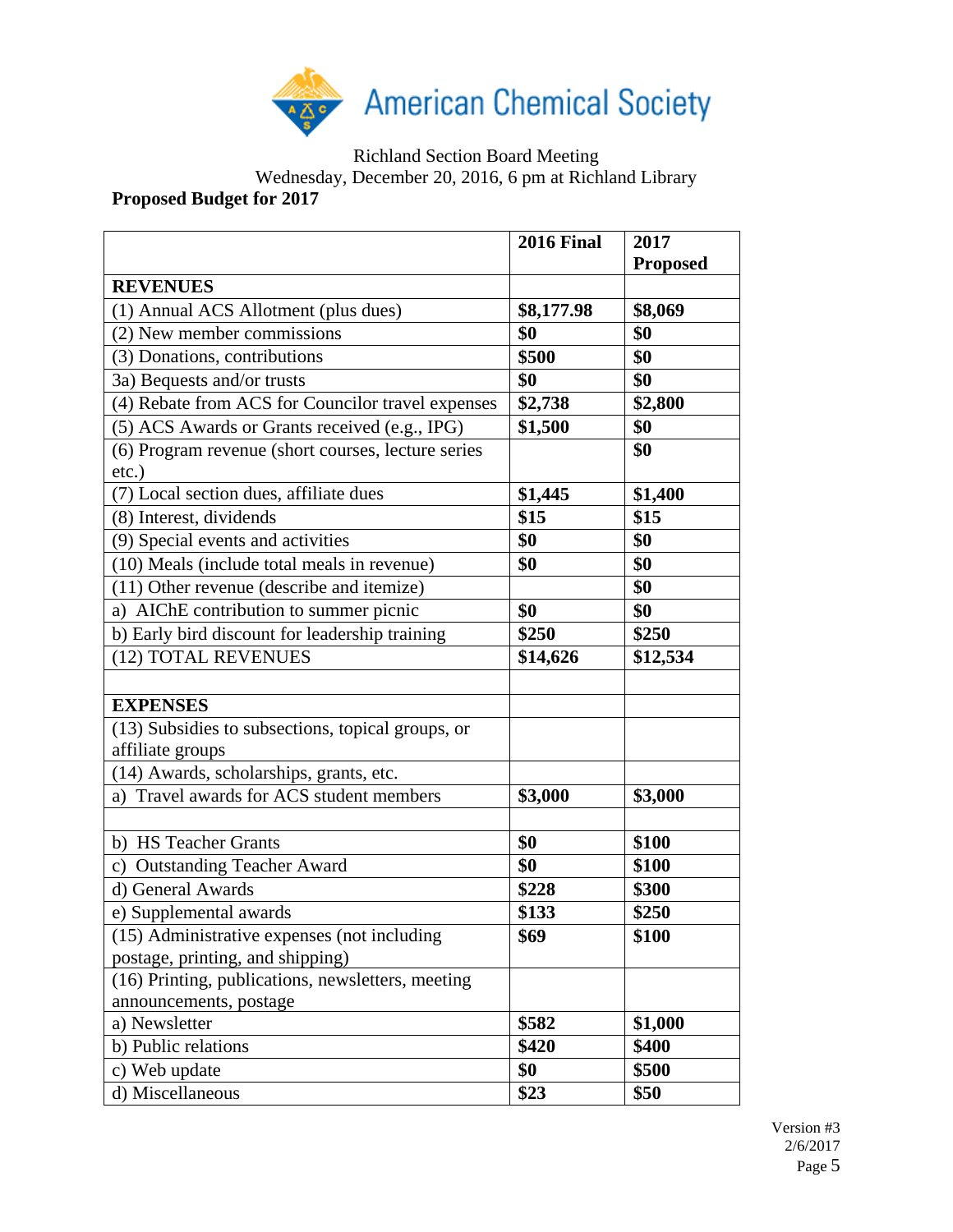

## Richland Section Board Meeting Wednesday, December 20, 2016, 6 pm at Richland Library

| (17) Local Meetings (include speakers' expenses)                                 |          |           |
|----------------------------------------------------------------------------------|----------|-----------|
| a) Speakers                                                                      | \$429    | \$400     |
| b) ACS Picnic                                                                    | \$233    | \$400     |
| c) ACS Annual social                                                             | \$889    | \$1,000   |
| d) Science Cafes                                                                 | \$108    | \$600     |
| $(18)$ Meals                                                                     |          | \$100     |
| (19) Travel subsidies to Councilors                                              | \$3,943  | \$4,300   |
| (20) Travel subsidy and fee for Local Section<br>Leadership Conference           | \$882    | \$2,500   |
| (21) Other expenses (describe and itemize)                                       |          |           |
| a) K-12 outreach (Lewis and Clark elementary,<br>Expanding Your Horizons, Other) | \$50     | \$150     |
| b) ACS and you (nano grant-bridge the gap)                                       | \$82     | \$0       |
| c) NCW, K-12 outreach                                                            | \$456    | \$750     |
| d) Olympiad                                                                      | \$128    | \$250     |
| e) Science Fair and award                                                        | \$425    | \$450     |
| f) Girls in Science                                                              | \$500    | \$500     |
| g) Special Symposium                                                             | \$115    | \$0       |
| h) Diversity Affairs Committee                                                   | \$0      | \$500     |
| i) Boy Scouts Nuclear Science Merit Badge                                        | \$50     | \$75      |
| j) Earth Day                                                                     | \$0      | \$250     |
| k) Project SEED                                                                  | \$900    | \$900     |
| l) Other expenses (ANS-Dec meeting)                                              | \$0      | \$50      |
| m) Career fair                                                                   | \$600    | \$2,400   |
| n)                                                                               |          |           |
| (22) TOTAL EXPENSES                                                              | \$14,245 | \$21,375  |
|                                                                                  |          |           |
| (23) EXCESS (DEFICIT)                                                            | \$382    | (\$8,841) |